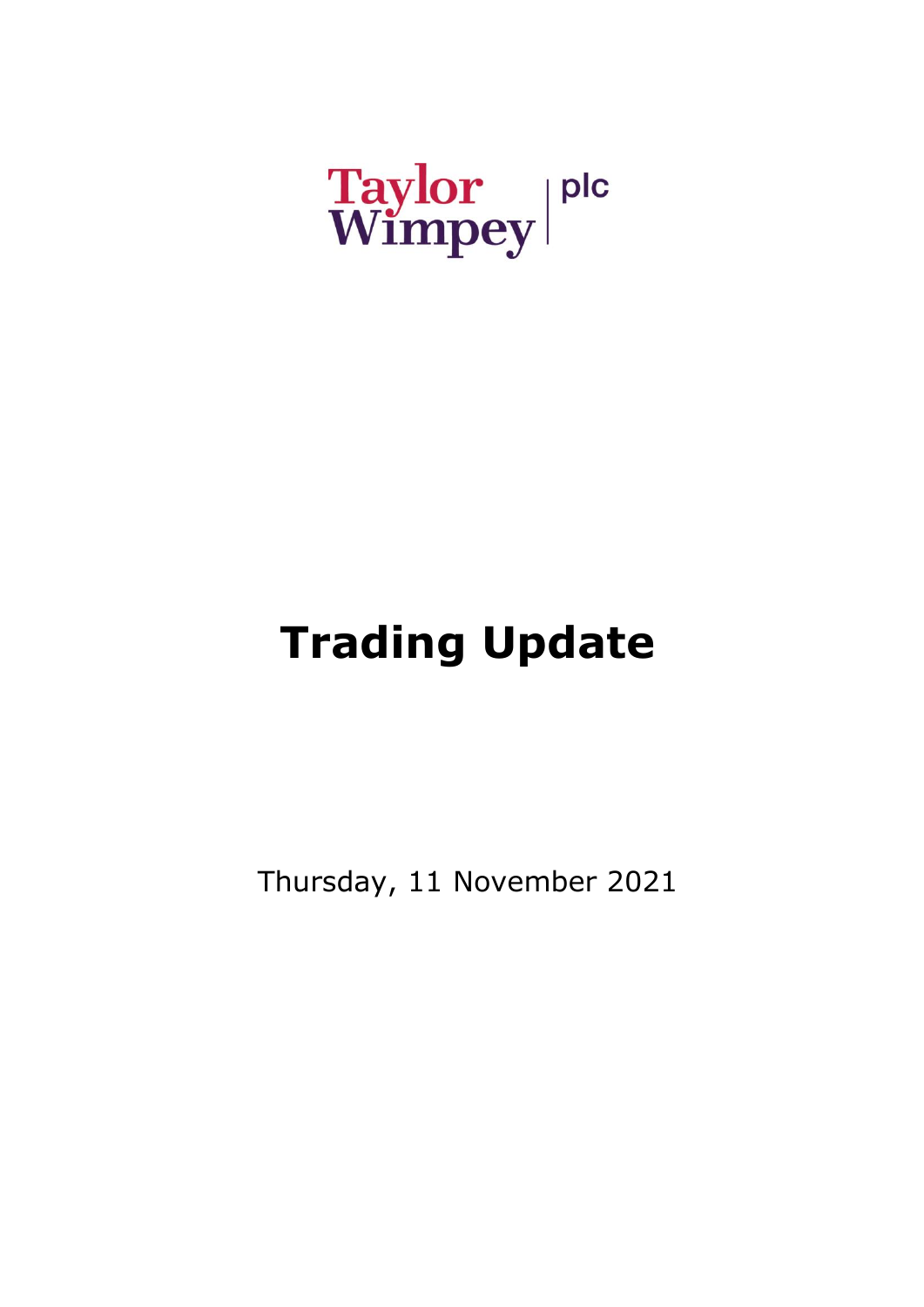### **Overview**

#### Pete Redfern

#### *Chief Executive, Taylor Wimpey Plc*

Morning everybody, thanks for joining us. I think this is a very straightforward statement overall, and seeing the reaction from your notes this morning, it feels like you agree. So I will probably keep my comments a little bit shorter than usual, but run through the key areas as ever.

First of all, just talking about the current market. I do not think it will surprise you, you see it in all the stats that you see and others' commentary, that the underlying market has continued to perform well. And I would reinforce the comments that we made at the half year, across all geographies in all product areas, underlying demand is good, prices have continued to slowly grow since the half year. And we will come back to that when we talk about cost in terms of the net impact.

We are continuing to see post-stamp duty holiday, post immediate post lockdown return to market, continuing to see strong underlying demand and good forward indicators on pretty much all measures across all geographies. And I think whilst we have slightly taken it for granted over recent months, I think it is important to remind ourselves of that, it remains good and the forward-look remains good.

I also think it is worth touching on, because we have to keep an eye on the longer term future on interest rates and Help to Buy, I think the experience over the last year or so, has made me certainly slightly more relaxed about the Help to Buy exit next year. The fact that we are out of it in Scotland, the fact that we have a Deposit Unlock scheme, which cannot be tested properly until Help to Buy is not there, but gives an important tool for customers who really, really, really needed Help to Buy. And we have continued our level of dependence on Help to Buy at a much lower level this year, for various reasons to do with timing and the pandemic and underlying demand and improvement in the second-hand market. But all of those have given us continued confidence in the underlying resilience of the market.

And I think it is also worth touching on interest rates. We were not biting our nails, as we saw the MPC's decision last week, but I think the forward signal about how far rates might go up is far more important to us, than whether we see a rate rise in December or January and February. It is about where they end up, and I think we look at that, and feel that the sort of range that most commentators are expecting at the moment is something that can be absorbed by the strength of the current housing market rather than seeing it as a big risk.

Those are the two areas I do think we still need to continue to keep a watching brief on, so I think it is important to have those in mind, but, that is, as I say, against the context of current demand being very resilient.

Now, just touching on land, planning, outlets, I think again, talked about by many others over recent weeks. And we said at the half year, we had seen a more competitive land market that had grown up late in the first quarter and through the second quarter. I think that has continued. It makes us particularly pleased with the early investments that we had made last year in the good pipeline of land. And you can still see that coming through onto the balance sheet as the land bank numbers have ticked up again in this period, and we believe will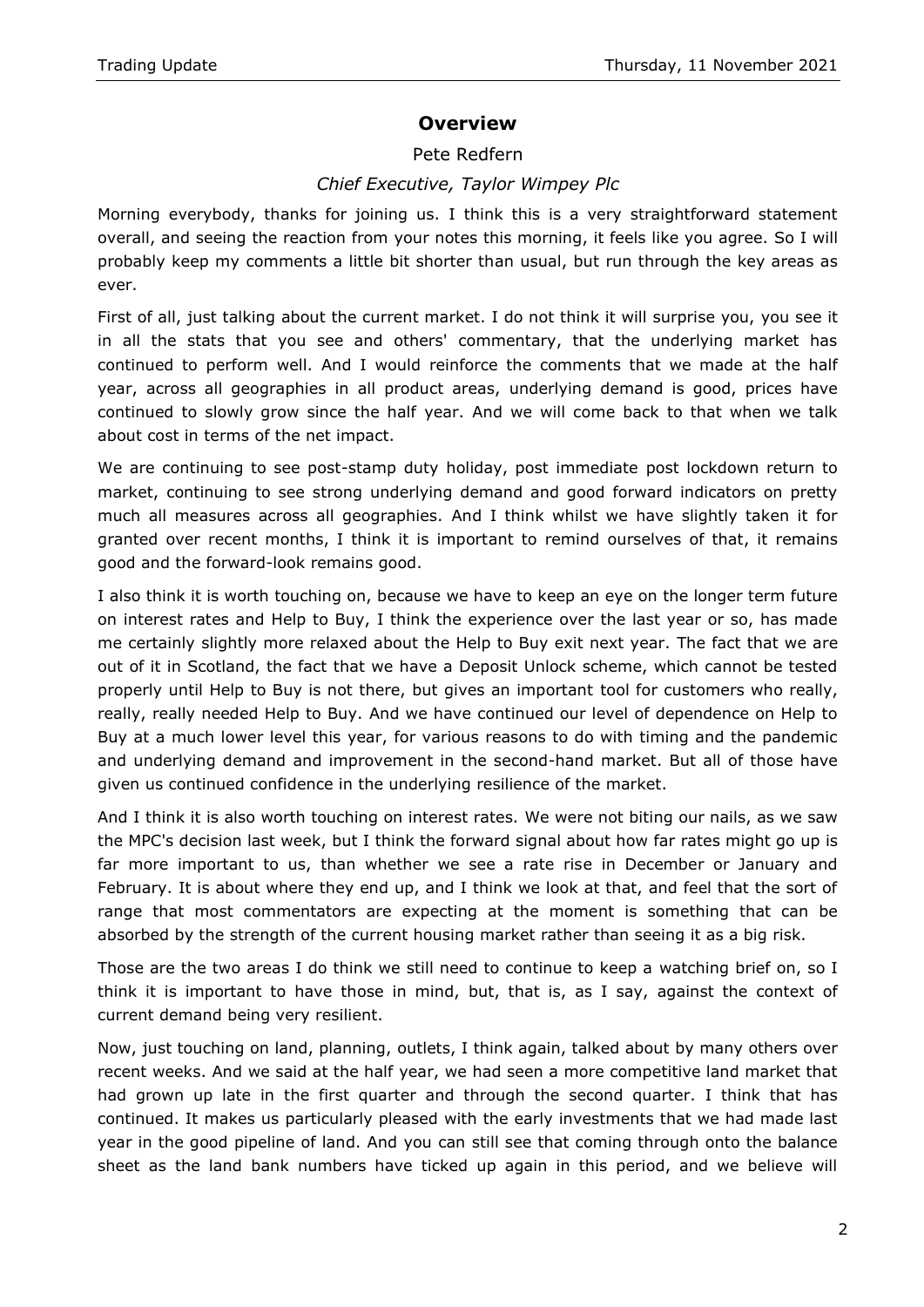continue to tick up over the next six or nine months and absorb some of the excess cash that we still hold.

I think it has also been well publicised that planning has been more challenging, but we are pleased with that pipeline coming through. The number of outlet openings that we have made in the period has been bang-on our expectations.

Our outlets have continued to remain below normal levels because of the pace of closing. And a number that we have not put in the statement, but I think gives you a sense, we have somewhere in the mid-60s of outlets that are sold out and therefore not counted as outlets, but will continue to deliver completions in the balance of this year and through to the half year next year. And with the higher sales rates which have remained above normal levels, given the state of the market, that level is quite a long way above normal, which artificially suppresses outlet numbers today, but is important in understanding volume dynamics to get a sense of that.

But, overall, we are very pleased with the way our teams are handling a more challenging planning environment and, as I say, pleased with the early investments that we have made that I think give us more choices than most.

Touching on build costs and particularly the key area of material availability. The challenge remains in materials rather than labour, which I think is important to understand. But, as you can see in the statement, and again, I do not think it will entirely surprise you, we have seen both the pressure on material costs and the availability of materials ease slightly over the course of the last few weeks. It varies a lot from material to material. The one I would call out that has probably eased the most in both price and availability is timber, which really comes down to worldwide commodity supply-demand balance and cost.

I think the other big dynamic we see is that our own teams and the supply chain as a whole has got better during the course of the last six months in dealing with those challenges. So it is not that they necessarily massively changed at the front end, but they have adapted. Our teams have gotten used to it. They have gotten used to longer lead times, and so the level of pressure is less and they are managing it well. And as you can see from the overall message in the statement, that we are reiterating our guidance for this year. We expect to deliver towards the top end of the range of volumes that we set out – 13,200–14,000 at the half year. Nothing has changed. Our teams are having to work hard under the surface and are doing a good job in getting there, but I think overall we feel that it is being managed well.

I said I would come back to selling prices. In the context of costs, we would continue to say that the improvement we have seen on selling price over the last 12 months, relative to the additional cost, is giving us a slight tailwind rather a slight headwind, so we are getting a little bit more from selling price than we are on cost. We were cautious at the half year because you could have created a scenario where selling prices would flatten and costs would continue to rise; the first of those has not happened, the second has. However, overall, that same dynamic is a slight help rather than a slight hindrance overall.

I think overall a very straightforward statement reiterating where we are for this year and the key drivers for next year and beyond. There is plenty going on out there. As I say, it is hard work for our teams, but they are doing a very good job of delivering the business plan that we have set out.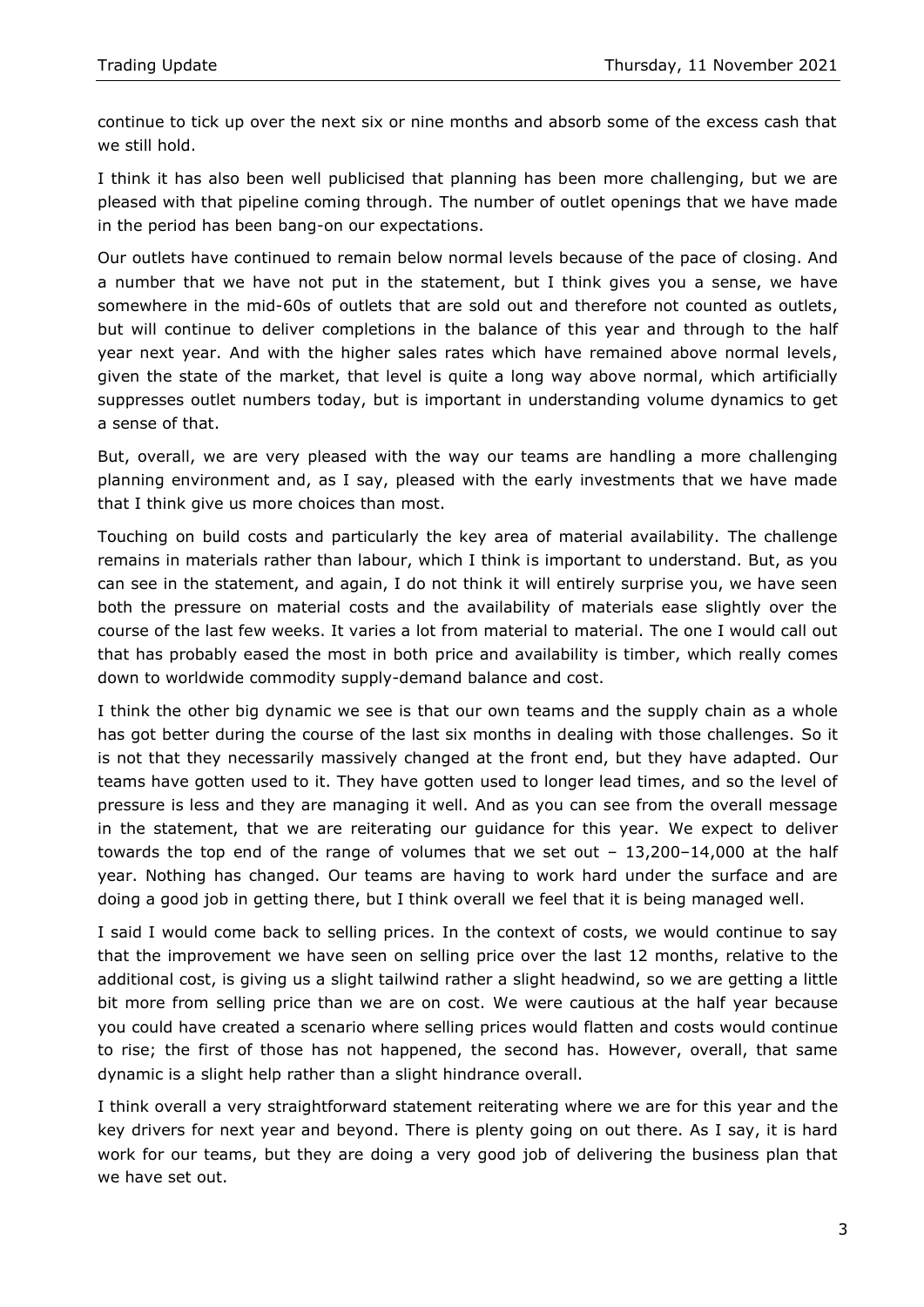Chris, anything that I have missed that I should have covered?

**Chris Carney:** No, nothing to add Pete.

#### **Q&A**

**Brijesh Kumar Siya (HSBC):** Thank you and good morning Pete and Chris. I have two questions, the first one is on labour. Your comments on build cost are helpful, but when the supply chain situation improves, how does the labour availability play? Do you see if there is any risk coming in terms of inflation towards earlier next year when things normalise so there is more supply availability? That is probably my first question.

And the second one is on land. You made a comment that the land market is competitive. We are hearing from a few of the competitors that a few of the housebuilders are putting house price inflation in when they are trying to bid for land, so if you can give a little more colour on what you see in the market actually. Thank you.

**Pete Redfern:** Yeah, I think it is a fair hypothesis on labour, Brijesh. I would not give a formal forecast but if we look at next year's balance of cost inflation, I think we would expect to see less significant material cost inflation, particularly, as you see some areas – as I say, we have seen timber already start to come back. Because where it is pure commodity-driven inflation, then there is a reasonable argument that it is going to reduce and not just go flat. But, probably a slightly bigger component from labour, both because the pressure on wages is well documented in the country as a whole. And because, at the moment, particularly for smaller developers, build is limited by material availability, then it is one of the reasons why the pressure on labour has been less than you might otherwise would have expected.

I see it as being different components going into next year, but I think given the volatility we have seen on material supply and cost, I do not look at next year and think net-net that there is a bigger risk there, if you see what I mean. I just think the pressure points will be in slightly different places.

And on the land market being competitive, just to be clear, we do not put house inflation in our land appraisals. We never have, and we certainly will not in my time and that of the senior team. It is just a dangerous game to get into. I think it is far more important to be really brutally honest with yourself. If it is difficult, you look at it and say it is difficult – what is the right decision for us to take?

I have not picked up that as a dynamic with competitors. You have seen some smaller competitors – and I have said this before – particularly where a mid-tier companies are opening a new region, they definitely will make a more bullish assessment of both selling prices and costs, and probably be less firm on the margin they will accept. We have seen some higher bids. We have definitely seen an environment with a bit less discipline than we have seen through the most of the last few years.

I would say, already in the back end of 2021, we have seen that lessen a bit. I think everybody was playing catch-up on land in the first half of the year, and I think some of that pressure has eased. But, it is not going to go away overnight, particularly with a more challenging planning environment in the short-term.

**Brijesh Kumar Siya:** Okay. Really helpful, thank you.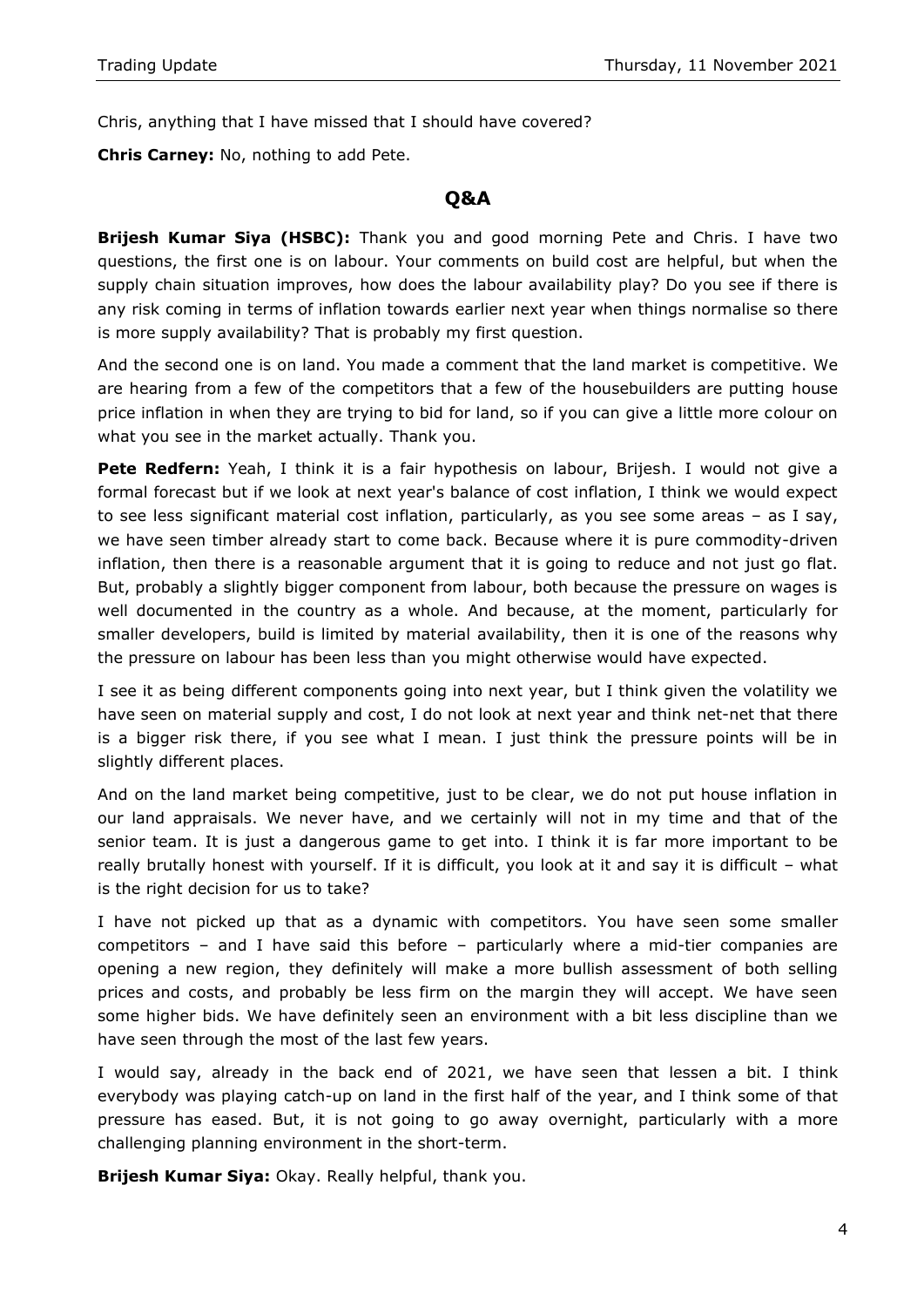**Rajesh Patki (JP Morgan):** Yeah. Thank you, good morning all. Firstly, on the order book, I appreciate you providing the value and unit figures, albeit it rough figures. Could you help us break down the private and affordable components within it, and also understanding in how the private in the order book has changed over the last 12 months.

And, secondly, on net cash. Can you confirm the previous guidance and are there any incremental moving parts than those mentioned in the first half? Thank you.

**Pete Redfern:** Yeah. I will defer to Chris on both of those, but to give him a sec to think about it. I would say there has been no big change in the build-up of the order book, it is broadly the same mix as we have through the last year.

But Chris, order book and a view on cash.

**Chris Carney:** Okay. Rajesh, I will take cash first. We continue to expect year end net cash to be similar to end of 2020, around £700 million, subject to the timing of land payments, so the risk, if there is any, would be to the upside.

On the order book, what Pete has just said is absolutely right, the broad make up of the order book is very similar to last year. I think in volume terms, you see, overall, it is 8% down year-on-year. Obviously, 2020 was an unusual period – and it is up on 2019. But, if you look at 8% and you apply it across the private, there is a very similar level of movement.

**Rajesh Patki:** Got it. Thank you.

**Will Jones (Redburn):** Morning, thanks. Three hopefully from me, please, but just quite quick. The first is around Help to Buy. I think in the first half of the year, you talked about around a quarter of the sales  $-1$  think 27% – being under Help to Buy. If you could just update us maybe on the latest flow on that scheme. And when you think about the Scottish business that you highlight, which I think we are now six months in from the end of Help to Buy there, would the Scottish business perform to budget even without the support this year, do you think, and just how has that played through there?

Second one was just on build rates and whether you could help us on whether the pace of build has changed in the second half versus the first. I appreciate there is seasonality in there, but has it got slightly faster perhaps? And where do you expect to end the year in terms of the look forward around WIP?

And the last one is really just pulling together price and cost in the context of your prior margin and target ambitions. Would it be fair to say that what you have had so far this year, and maybe you said it yourself with the tailwind comment, but probably you fall on the right side of the line on market assistance in reaching those targets over the next couple of years? Thanks.

**Pete Redfern:** Thanks. So just on Help to Buy - Chris - may be able to give you a specific number, but it has not massively changed since the first half of the year. I would expect as we go through to December completions and into next year, it will climb back up again, because I think 2021 will end up being the lowest year. Because there is a mix of things that have affected 2021 that have continued to affect it through to October, including the handover from Help to Buy one to Help to Buy two, the length of the order book coming into the year, all have had an impact that kept it lower. So, I think that we are still in the 20s, but I do think it reflects a subdued year rather than that is what it will be now till the end of the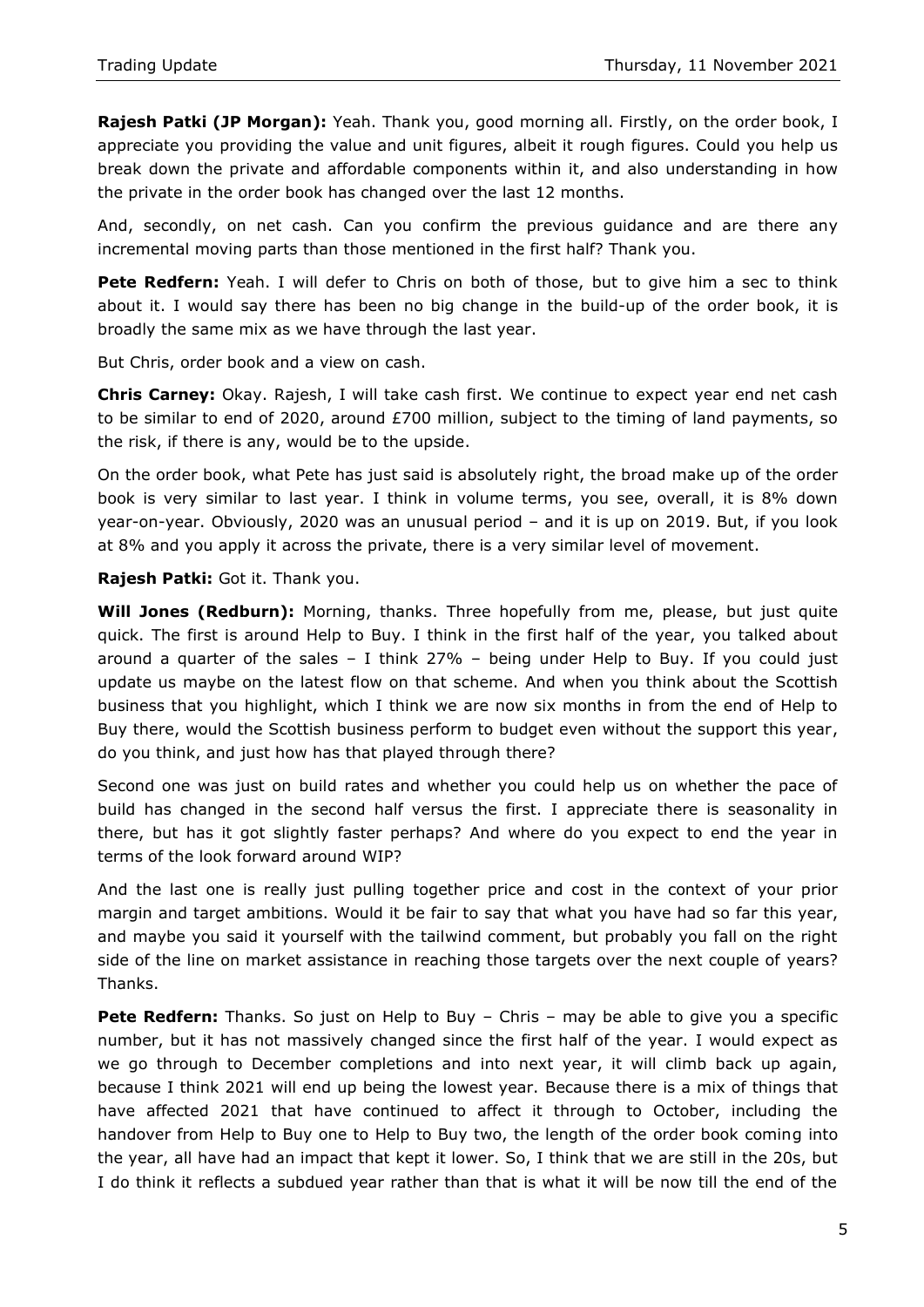scheme. I expect it to be somewhere in the 30s next year, probably the bottom half of the 30s, but hard to call.

On the Scottish business – will they perform to budget – our Scottish business always perform to budget. You've given me the chance to praise them there. We have a very good, very strong Scottish team. It is one of our most resilient teams and they are in a good place. And they actually have gone through the Help to Buy shift without any material - I think it is helped by the fact that they have not been able to depend on Help to Buy as a totally consistent underlying part of their structure historically. I do not think it is a complete guide for what will happen in England but I do think it is indicative.

I think touching on Help to Buy in a bit more depth, the key thing – because I would not want you to take my comments overall to say that the early 2023 risk from Help to Buy is zero to negligible; it is something we need to keep an eye on. I think the key thing is the underlying resilience of the market at that point in time. If we are in anything like the market conditions we are in at the moment with good underlying demand, real need for product for move-up customer, which has been some of the product that has been sold to first-time buyers in the Help to Buy this year, and interest rates not at the current level but not massively different to today, then I think I have a pretty high degree of confidence, it does not make too much difference, particularly with the length of order book that we have.

And we would view our order book as being at an artificially high level at the moment, but would expect to probably keep it that way through 2022. And one of the reasons for that is just a weather eye on Help to Buy in early 2023, and then probably trying and actively easing it back, because we think a better dynamic for us on the balance of price and cost with a slightly shorter order book, and a better dynamic for customers in terms of the consistency of product delivery and timing and risk.

I think our comments on the order book is it is probably as high as we would ever want it to be still stand, and that is one of the things that has us keep it there, because it feels like the wrong time to shorten that because of that slight risk. But, as I say, I think the overall risk that I have seen for a number of years, is one of the more significant market risks I think, has reduced and the evidence for that has been pretty good.

I think on pace of build, we were saying at the half year we did not see any meaningful constraint from COVID. The limit on pace of build is around material availability. I would not say it has particularly increased over the course of the last few months. I would say it is about the same. And it continues to be hard work for the team. Focusing on delivering yearend plots and the right level of WIP going into next year is key and not easy for them.

On price and cost, yes, I would say that we have had a slight headwind. It is slight, and we have talked for some time about the regulatory impact of Future Home Standard and the like, and said it is one of the moving parts that we are dealing with. If we get a positive against that, we will definitely take that.

We are not changing our 21-22% medium term guidance. We still believe it is the right guidance. We expect to make margin improvements next year, and the rough size of that has not changed in terms of that internal forecast. There are lots of moving parts, but fundamentally, we are still expecting to get to that level over the timeframe we talked about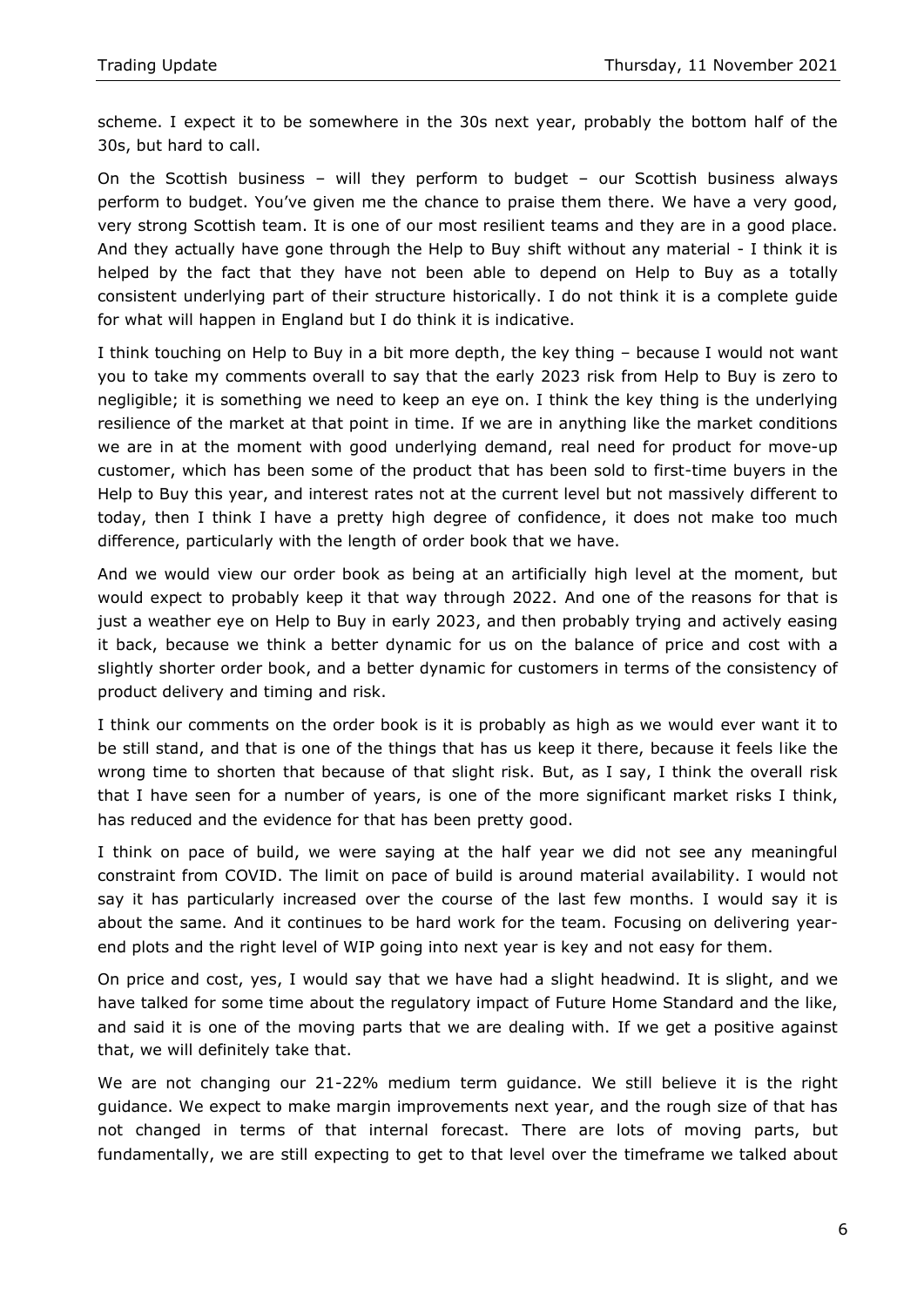before. But, we will talk in a bit more detail about our views of the margin for next year with the prelims, I am sure, in early March.

**Will Jones:** Great, thank you.

**Emily Biddulph (Credit Suisse):** Morning guys, I hope you are well. I have got three questions please. Firstly, just coming back on planning delays. When you are talking about your incremental 50 sites by mid-2023, and that being still an achievable target, are you basing this assumption on the idea that planning delays you are seeing at the moment are likely to ease in the relative short-term? Or if we are still in the same situation where you are still seeing the same delays you are now in the middle of next year, do you start to worry about that or is there enough contingency built-in that that still feels very achievable?

Secondly, I just want to come back on demand. You usually give us some nice stats on website traffic and other lead indicators there, and just wondered how they were trending?

And then back on the private order book, if you end this year where you expect to be and sales rates continue as they are, can you just give us your sense of how far forward sold you are likely to be for 2022 and how that compares to where you normally are? Thanks very much.

**Pete Redfern:** On planning delays, just to be clear, in nearly 21 years in the business, there has never been a year where we are not worried about outlet openings and planning delays, so of course it is the thing. As you have heard others perhaps be a bit more open about that than they normally are over recent weeks, it is always a challenge. I do think it is a bit more of a challenge at the moment, but we knew that when we talked to you at the half-year. And that was factored into our guidance, which is why we are not changing anything.

But, it is something our teams will have to continue to work at and strive. We are not factoring in things getting better in the short term. I will be disappointed if in a year's time, we are not seeing that normalise, particularly where it relates to resource requirements. A little bit where it relates to the national focus on housing volumes. But, we are certainly not thinking we get into January next year, everything normalises. It is certainly something that we continue to have to really work hard at, and it is the key area of focus for all of our management teams. We go back to, we secured a lot of sites when others were not in the market. That gives us choices. It does not give us perfect risk coverage, but it puts it in a different place and I think that is important.

And so, it is never fully in our control but it is also always partly in our control, and I think I am pretty pleased with how our teams have focused and performing on it at the moment.

In terms of website stats, I have not got them to hand, but there is no reason for particularly excluding them. Generally, we have continued to see high levels of interest, good appointment bookings and good website interest. Because we have switched to a largely appointment-only model, we still see lower levels of visitors per site than we would have done pre-pandemic, but that is more a structural change rather than anything else and we see higher conversion rates. We will update the graphs we have given you historically but there is nothing that would tell you that would concern you.

And then in terms of the order book and forward sold and where we are now in terms of how far ahead we are selling, it will not have changed very much in December. Just to be clear,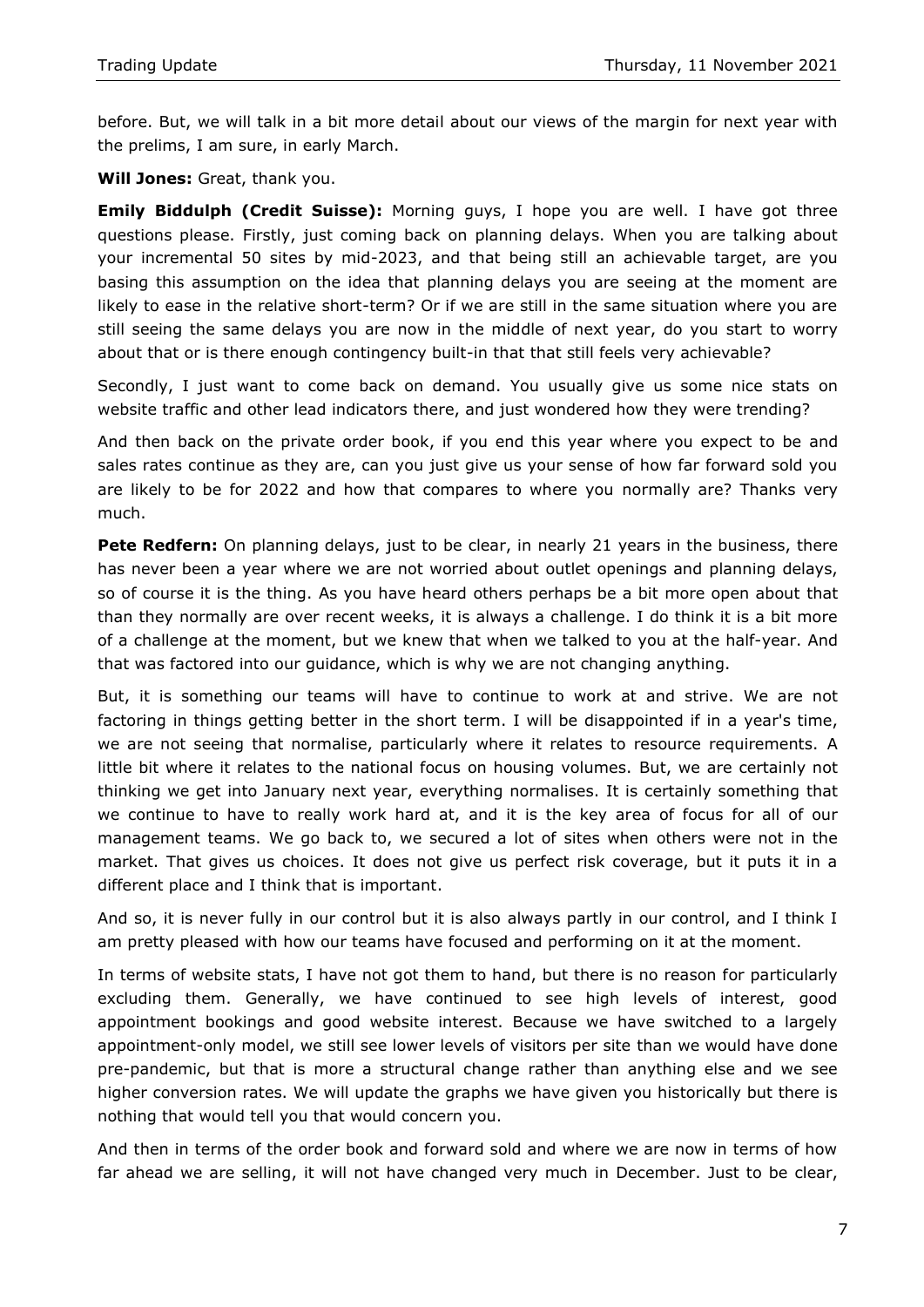we are not selling anything for December at the moment. We are selling, probably on an average site, about seven months ahead and that is as far as we would ever want to sell. I think if you take my comments around, once we have gone through the Help to Buy change in 2023 and if we are actively trying to normalise it, the range is somewhere between 5-6 months. Probably, in the perfect theory, it is five. But, the reality is, if the opportunity is there to be a bit ahead, then I think it helps your pricing dynamic, so it is that range of 5-6 months. It is not a massive shift, but I do think it is important to understand that where we are now is at the top end of the range in terms of the length of order book.

**Emily Biddulph:** Great. Thanks, guys.

**Jon Bell (Deutsche Bank):** Morning, Pete. Morning, Chris. I have got two questions actually. You have commented on the land market. I think at one point you used to give us the contribution margin on new input land. I just wonder where you might see that today in general terms.

And then second one is, could you give us an update on Postmark, to what extent you have seen sales pick up since London reopened and how is pricing? Thank you.

**Pete Redfern:** Yeah. We would not normally give a contribution margin on a trading update, but I think the sense of where we are in terms of land acquisition margins is very much in line with where we were at the half year; there has been no big change.

Chris, you tend to be closer to Postmark than I do, so I will leave that one to you.

Overall sense of London, it has started to improve. I am fairly upbeat about London if you look over the next 2-3 years. But, I will say it is still lagging behind the market as a whole. That is not a specific Postmark comment, which I will leave to Chris, but it is a general London comment.

**Chris Carney:** Yeah. And you have caught me, Jon, without having actually had an update recently from Postmark, but I would agree with Pete's comment. Generally, London and certainly prime London are slightly lagging the market but nothing that is outside our expectation for that development anyway.

**Pete Redfern:** No. And I think we will continue to expect to earn a decent return on Postmark despite the various market uncertainties in London. I am not flagging in my broader comments on London, that we are certainly about to make huge investments. It still remains quite difficult to get the investment-risk balance right overall in London, because I still think there is greater planning risk, and probably the Help to Buy risk in London is greater. We continue to have a London strategy that is focused on lower price points than we would have been a few years ago. The general sense of the London housing market, it is increasingly positive.

**Jon Bell:** Yeah. Okay, thank you.

**Gavin Jago (Barclays):** Morning gents, a few from me please. The first one is just on Help to Buy and just maybe just explore a few things. Just to think about the timing, you talking about how forward sold you are, would it be right in thinking that you will pretty much only be taking reservations for Help to Buy probably into the middle of next year because completion has got to be done by December, is that right?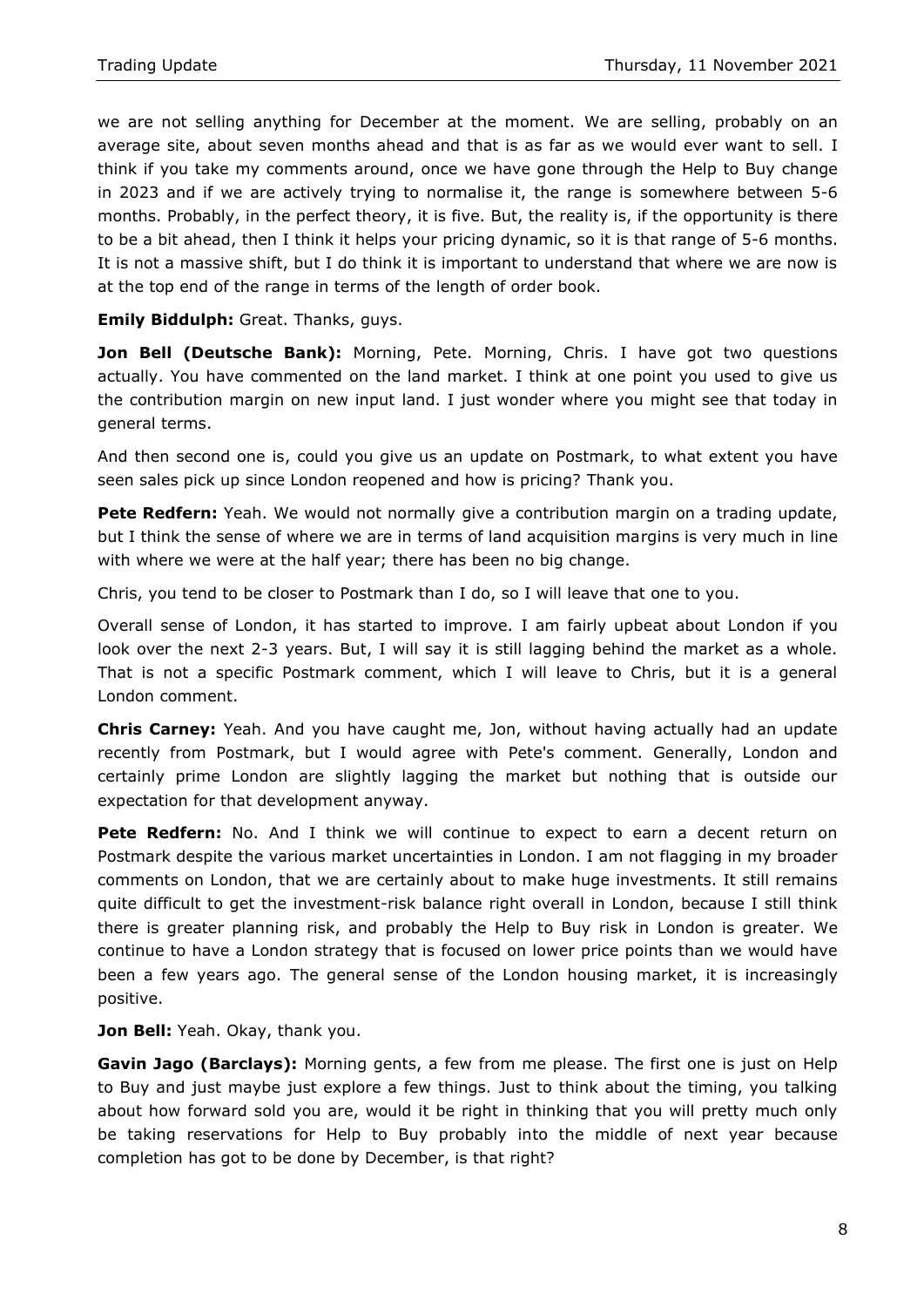**Pete Redfern:** A bit later than the middle of next year. But, certainly, fairly early in H2, yes, we would expect them to be minimal.

**Gavin Jago:** Yeah, okay. And then, just following on from Will's Scotland comments, are you able to put a number on what proportion of Scottish reservations that Help to Buy was when it was in place?

And then a final one, just any views on whether or not Michael Gove's appointment has presented any upside risk to Help to Buy actually being extended beyond March 2023, given the levelling up agenda, and the relative low use of Help to Buy given the price caps in the North and Midlands at the moment?

Pete Redfern: Yeah. I cannot give you a number on Help to Buy in Scotland. And as I touched on earlier, Help to Buy in Scotland has always been more volatile in the sense we have always gone through periods of six months where it was available but it was always rationed. It would have been lower than England, but it was material at different points. As I said earlier, I would not point to Scotland as being perfect evidence. I actually think the impact of the price caps and the level of sales, as we went from Help to Buy one and Help to Buy two in England, are probably, in some ways more important. And collectively, you just take all of those data points together, it's that that just makes me feel, and I would probably have been a bit more at the cautious end, it just makes me feel a bit more relaxed than I would have done. So I would not just point to Scotland.

I think we effectively did not have Hep to Buy at all as a sales tool for reservations from – and Chris correct me if I am wrong – but effectively from late September last year until middle of December, and a bit of a catch-up in the middle of December. We had already gone through a period in England where we didn't – and whilst we saw a dip because people were waiting for Help to Buy to be available, actually, even given that, the dip was much smaller than I think we would have imagined. But, that has been in the context of a good market. I go back to my comment about what is important is the underlying market strength at that point.

Moving on to the question about Michael Gove, I have not seen any specific signs that that drives the change in Help to Buy. One thing I would reiterate is whatever happens, if there is a Government-driven replacement, it will not be called Help to Buy, even if it looks quite like it, because I think there is quite a significant stance on coming to the end of the scheme. I do still feel there is a place for a much lower number of completions that are means tested to really help first-time buyers who might otherwise go into more directly Government-funded housing. But we will see. I am still of the view, and have been since the beginning of Help to Buy, that the more the industry can stand on its own two feet, the better for the long term, even if we have to manage the transition in 2023. And given the strength of the underlying housing market, where interest rates sit and are likely to continue to sit, and the length of order books, I think we are in a good place to do that.

**Gavin Jago:** Very good, thanks. And one quick follow-up just on the Future Home Standard, just thinking about supply chain and labour pressures there. Are you getting any more clarity as you move to the interim stage and then the full Future Home Standard of what sort of cost increases you might be faced with, all other things being equal?

**Pete Redfern:** I think we talked before about the cost impact in 2023, and we have not changed that view. It is a bit lower than we first talked about back in 2020, as we have gone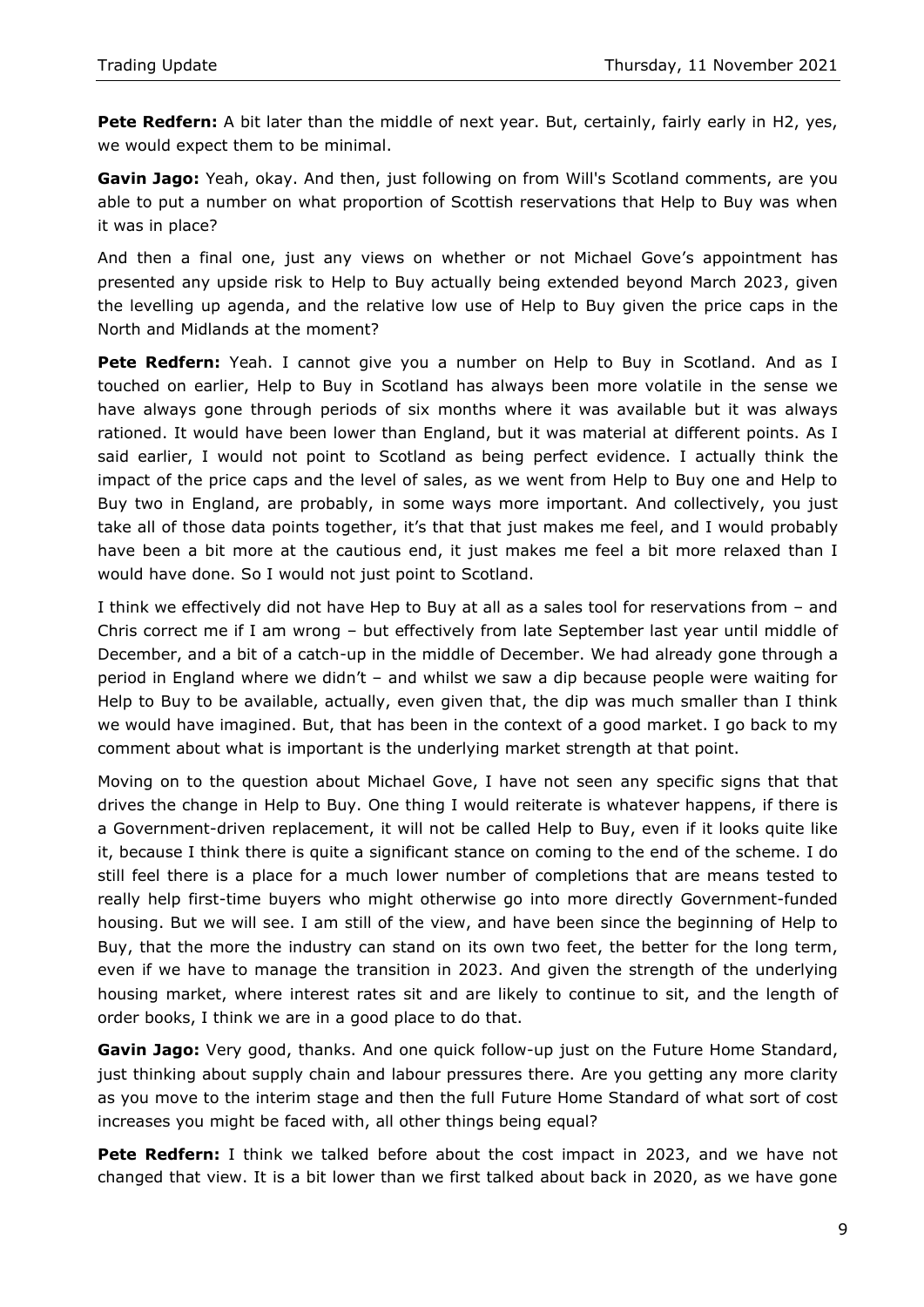through the standards and our teams have worked out more detailed costings. I do not think we have got a really clear stance because we do not really know the measurement framework for 2025 changes, so I do not think we can give you any more guidance on that.

But, we are working very actively on both labour and supply chain on how we execute the various different parts of that. The classic one that gets talked about, and that we would have flagged six or nine months ago, if not more, is around heat pumps. But, talking with basically both the supply chain on the equipment supply but also really thinking about accreditation, workforce, how we work with some of our bigger, more professional regional subcontractors to make sure that they are investing in the right skills and people, and whether we effectively go into a degree of partnership with them in the next two or three years to do that, those conversations have been moving on at pace.

And we see, and this is a broader sustainability point, and a broader climate change – both regulatory and other things – point, we really see this next year as working through a lot of detail on how we execute. And for the first time, also see some market upside as we see customers really starting to understand the cost implications of new homes versus second homes; the environmental performance of new homes versus second homes; and the adaptability of new homes

I think it is a big topic, but it has gone from being a pure regulatory cost-driven thing to a more balanced market and execution-driven thing. I feel we are in a good place. There is an awful lot of projects running in the business at the moment and I think people feel they are really getting to grips with what they need to do and what they need to change as we move from theory to practice.

**Gavin Jago:** Very good. Thank you very much.

**Gregor Kuglitsch (UBS):** My question is on volumes, and the ramp-up profile. If you could maybe, firstly, obviously, guide for next year, if you could perhaps elaborate. I think previously your modest comment was 4-5%. I do not know if you are confirming that today, but just wanted to double-check that. Then the medium-term question is to get to that target of 17,000-18,000 units, if you care to elaborate a little bit on the timeline and perhaps the site count that you think you need to actually achieve that. That is the second question. Thank you.

**Pete Redfern:** Okay. I think it is an important question, Gregor, but we are not either changing our guidance or going to go into more detail on a trading update. We still see our guidance for modest growth next year to be right. We would, as we always have done, counsel the stronger the volume performance in our own range this year, our number for next year is not going to suddenly change up because of that. It is about site availability, material availability more than it is about the market, and that we see material growth in 2023, in completions. I am sure we will talk about it in more detail both with the prelims and through the half year next year and give you a bit more of a flavour. But, we are not changing our expectations today. And I do not think there is a lot more detailed granularity we can give you today on how that profile will work.

**Gregor Kuglitsch:** Okay. And then can you remind us what you are budgeting for the two phases of the environmental regs?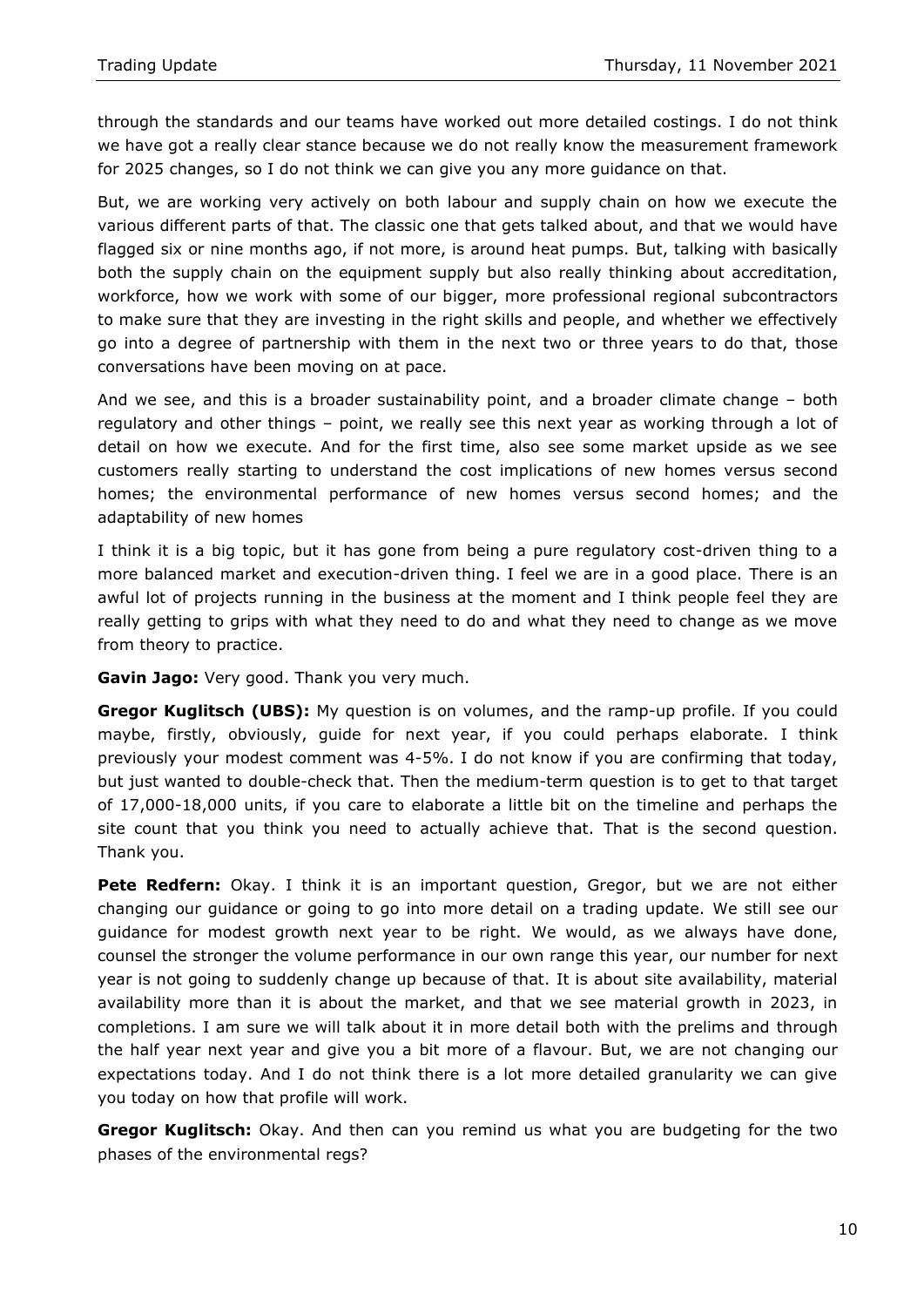**Pete Redfern:** We have not given a number for the second phase, as I touched on earlier, because we still think there is too much uncertainty around. We know what it will look like, we do not yet know how it is measured. And so we know some of the things we will do, but it is very hard to pin down a number.

Chris, on the first stage?

**Chris Carney:** Yeah. It is round about £3,500, a bit less for three beds, so closer to the  $£3,000$  per plot, and then a bit more for four beds, closer to  $£4,000$  per plot, for the first stage in 2023.

**Gregor Kuglitsch:** Excellent. Thank you very much.

**Pete Redfern:** No problem.

**Clyde Lewis (Peel Hunt):** Good morning, Pete. Morning, Chris. A couple if I may. One around the land market and whether or not you are seeing different types of sellers coming on post-budget and changes that we are seeing, and whether you are seeing any real differences regionally or by site size around the inflation level in the land market at the moment?

The second one was around cancellation rates and mortgage valuations and whether again you have seen any change in pattern in the last couple of months in those two factors?

**Pete Redfern:** Morning Clyde, in terms of the land market, not a material shift in terms of new sellers. We did see, a few weeks ago and it is probably still there, just a bit more commentary around some land sellers coming to market just being a little unsure about capital gains tax. And often pre- any budget, there is just that sense of, 'I want to get it done now just in case,' so we saw a bit of that. I do not think any major change. I do think there are some underlying changes. It is a more difficult environment, for instance, for land promoters to do their job. There are some sites in the strategic land environment that are coming to us rather than necessarily going to land promoters because the dynamics for them are not particularly good at the moment.

On site size, there is not a new dynamic; still that same sense that large sites are less competitive. Going back to the first half, early in the second half, we did see some of our larger competitors being more aggressive in the land market than we have seen for a while to catch up. I do think there is a little bit – and I am not going to go into individuals, it varies depending on the region, the month of the individual competitor. I think there was a bit of we have got to get something done and then back off, so behind the comment, I would say it has normalised a little bit over the last six weeks or so. However, no big change in sellers. And on site size, it is still the sense that larger sites are less competitive for obvious reasons, but not fundamentally different.

And regionally, the only dynamic is the one I touched on many times around when we see a competitor open up a new business, it would distort regional competition. But, we are not seeing it being fundamentally different in the North or the South or anything like that.

And on valuations and cancellations, very robust. Very low levels of valuation issues and totally normal cancellation levels; nothing unusual at all. Very much the normal pattern. Valuations probably running below any kind of long-term norm, but they have been for a while, as in down valuations running below normal levels.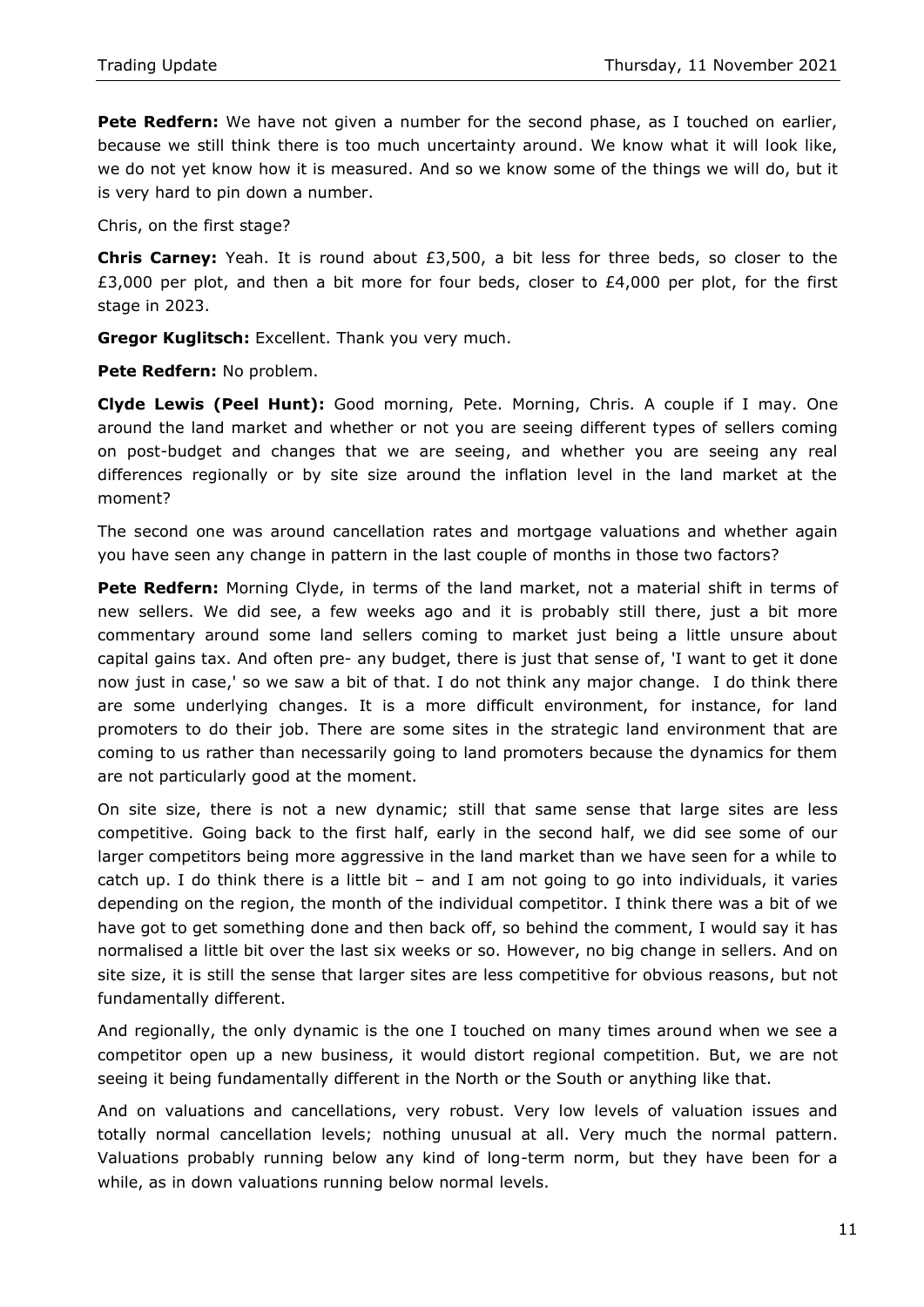Including the build-up to the MPC's interest rate decision when one or two mortgage deals were getting more expensive, we get a genuinely sanguine sense from the mortgage lenders about their view of the housing market. If we go back to August-September 2020, a bit of a sense from some mortgage lenders, are things getting too heated as we got the rebound post-pandemic. Whereas, actually roll forward to 2021 and actually they are competing for market share, they seem to be very comfortable to lend to the UK housing market. And that is reflected in that low level of down valuations and relatively sanguine view from valuers about price increases.

If you look back to the immediate post-financial crisis period, it was very much valuers who kept a cap on prices for a period because they almost did not want to believe that prices could go up. I think at the moment they are doing their job site by site and looking at actual demand, which generally is pointing to prices going up.

**Clyde Lewis:** Okay. Perfect, thank you very much.

**Ami Galla (Citi):** Morning, guys. A couple of follow-ups from me. The first one, if you could update us on how the remediation claims are going through and how should we expect the utilisation of provisions over the next two years?

And the second one related to cash flow, as we think about the growth in outlets in 2022 and 2023 that you flagged, how should we think about working capital investment in the business?

**Pete Redfern:** Both for you I think, Chris.

**Chris Carney:** Yeah. Looking at the leasehold provision, at the end of June, we had £56 million remaining. I think since then, so in the four months to the end of October, we paid £2.4 million of cash. I think that is a decent run rate to go with towards the end of this year. We will update our guidance on that when we get to the prelims.

And similarly, with the cladding provision, at the end of June, we had £150 million of that provision remaining. We've paid £3.3 million in the period since then, so the provision now sits at £146.2 million, and you can take that run rate, certainly for the balance of this year. And that is one that we will have more specific detail on when we get to the prelims in terms of the unwind.

I think in terms of, I think you effectively ask about WIP investment, we came into 2021 with £1.66 billion of WIP and that obviously reflected the delay of Q4 completions from 2020 into 2021. The WIP levels reduced at the half year to  $£1.54$  billion, and for this year end I am expecting to land somewhere between the two. And as Pete already said, we are working hard with the teams to push on and try and get as much WIP in the ground as we can.

And then, as we go through next year, I would probably expect in line with the investment in opening new outlets to see a bit more investment in WIP, which is entirely consistent with the plans that we set out earlier.

**Ami Galla:** Thank you.

**Pete Redfern:** Thanks everybody for the time this morning. There is not a lot to add, as I said at the beginning; I think a fairly straightforward update, that we are very much in line with where we expected to be. I am pleased with the work of our team in what is a pretty